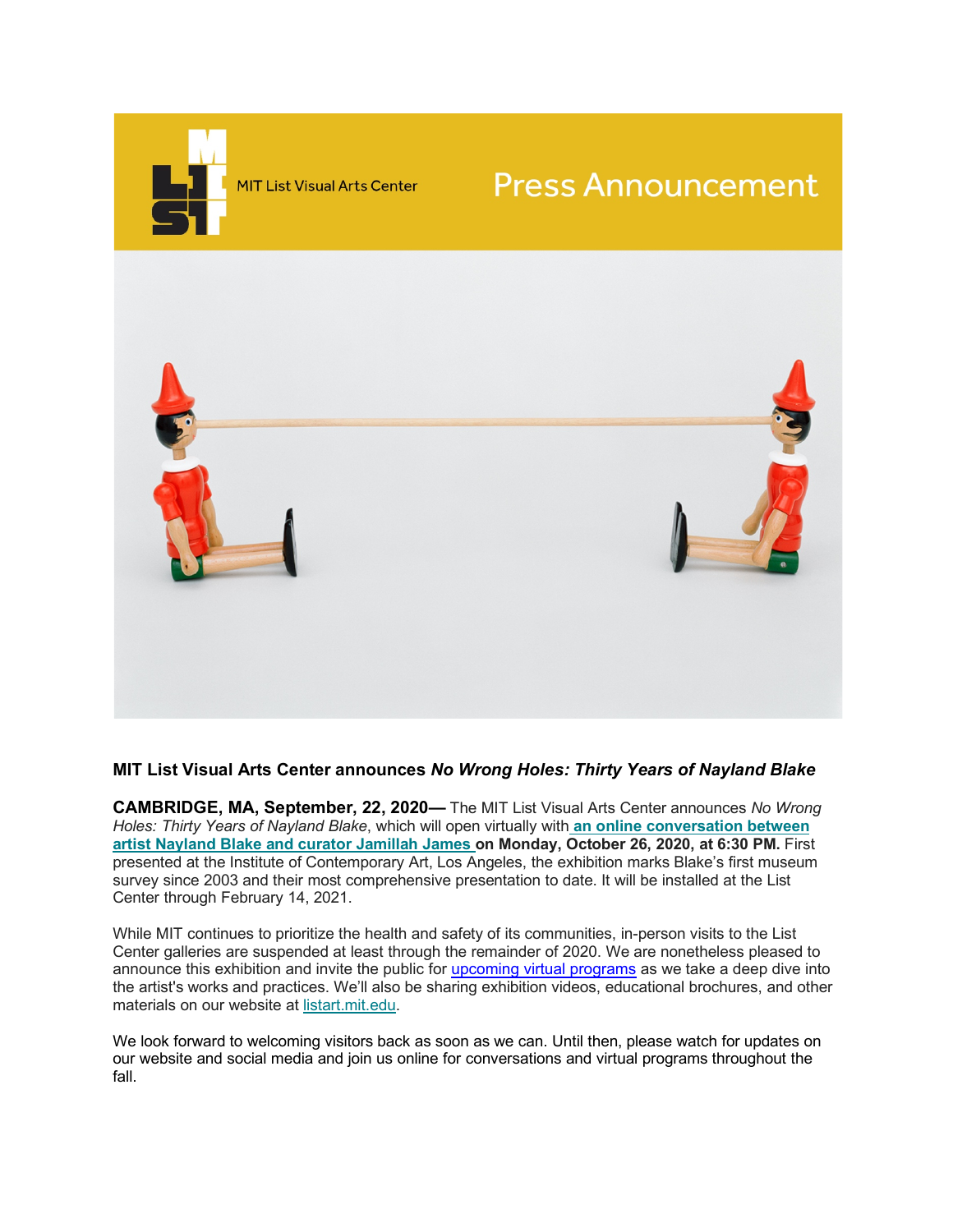## **ABOUT THE EXHIBITION**

For over thirty years, Nayland Blake (b. 1960) has been a critical figure in American art, working between sculpture, drawing, performance, and video. Heavily inspired by feminist and queer liberation movements, and subcultures ranging from punk to kink, their multidisciplinary practice considers the complexities of representation, particularly racial and gender identity. Blake examines desire, loss, and power through references to play and fantasy. The artist's sustained meditation on "passing" and duality as a queer, biracial (African American and white) person is grounded in post-minimalist and conceptual approaches made personal though an array of materials, such as leather, medical equipment, tar, stuffed animals, and food.

In addition to presenting a selection of new works and a large suite of the artist's drawings, the exhibition highlights major works produced in the years bookended by the advancement of the HIV/AIDS epidemic in the 1980s and the "culture wars" of the 1990s. Since this formative period, Blake has continued to explore the radical potential of vulnerability and the complex intersections of identity and power.

The exhibition begins shortly after Blake completed their studies at the California Institute for the Arts (CalArts) in 1984, and upon their relocation to San Francisco, where they lived for over a decade. Work from this early period explored queering the visual austerity of minimalism with medical equipment and bondage gear, such as handcuffs, collars, and chains, to invoke associations of play, danger, pleasure, and control.

In the 1990s, Blake began exploring the use of costumes and toys, particularly puppets and stuffed bunnies, as their own surrogate or avatar in a continued exploration of play and fantasy as forms of exchange and understanding. In several works, Blake uses stuffed bunnies as actors in darkly comic scenarios: performing a sacrifice (*Satanic Ritualized Abuse* [1994]), attempting to persuade a viewer's affections by repeatedly sharing its negative HIV status (*Negative Bunny* [1994]), or dressed up in leather and studs (*Top Bunny* [1994]). These works, alongside full-body costumes, use theatricality to entice and disarm viewers, challenging their perceptions and interactions with deceptively playful objects.

Personal narratives, focusing on identity, grief and loss, and kinship through community, were introduced into the artist's work in the early 2000s. Blake invokes a number of racial tropes in drawings and sculpture of this period: the cascading metal links of *Chains II* (2000), for example, rendered in heavy charcoal, could refer to consensual bondage or the bondage of slavery. For Blake, mining racist iconography is a way to examine their own racial identity and familial history, generational trauma, and the ways in which identity is both lived and performed.

In recent years, Blake's work has focused on the relationships formed by social interaction and intentional community making. *Stab* (2013) is a video documenting Blake's visit with artist friend Liz Collins to mend a damaged sock monkey puppet bearing great sentimental value, with casual discussions about personal relationships, loss, and friendship serving as the backdrop. Their recent performance *Crossing Object (Inside Gnomen)* (2017–18) debuted Blake's "fursona," a fantastical, costumed representation of the artist. The performance allowed Blake's costumed presence to interact with the public, who were encouraged to whisper a secret to the artist and pin a pink ribbon on their fur suit as a symbol of this exchange*. Crossing Object (Inside Gnomen*), considered alongside Blake's earlier costume-based sculptures underscores the artist's ability to navigate between different positions and articulate the contemporary experience of embodying many histories and identities.

*No Wrong Holes: Thirty Years of Nayland Blake* is organized by the Institute of Contemporary Art, Los Angeles and curated by Jamillah James, Curator. The List Center presentation is organized by Selby Nimrod, Assistant Curator, MIT List Visual Arts Center.